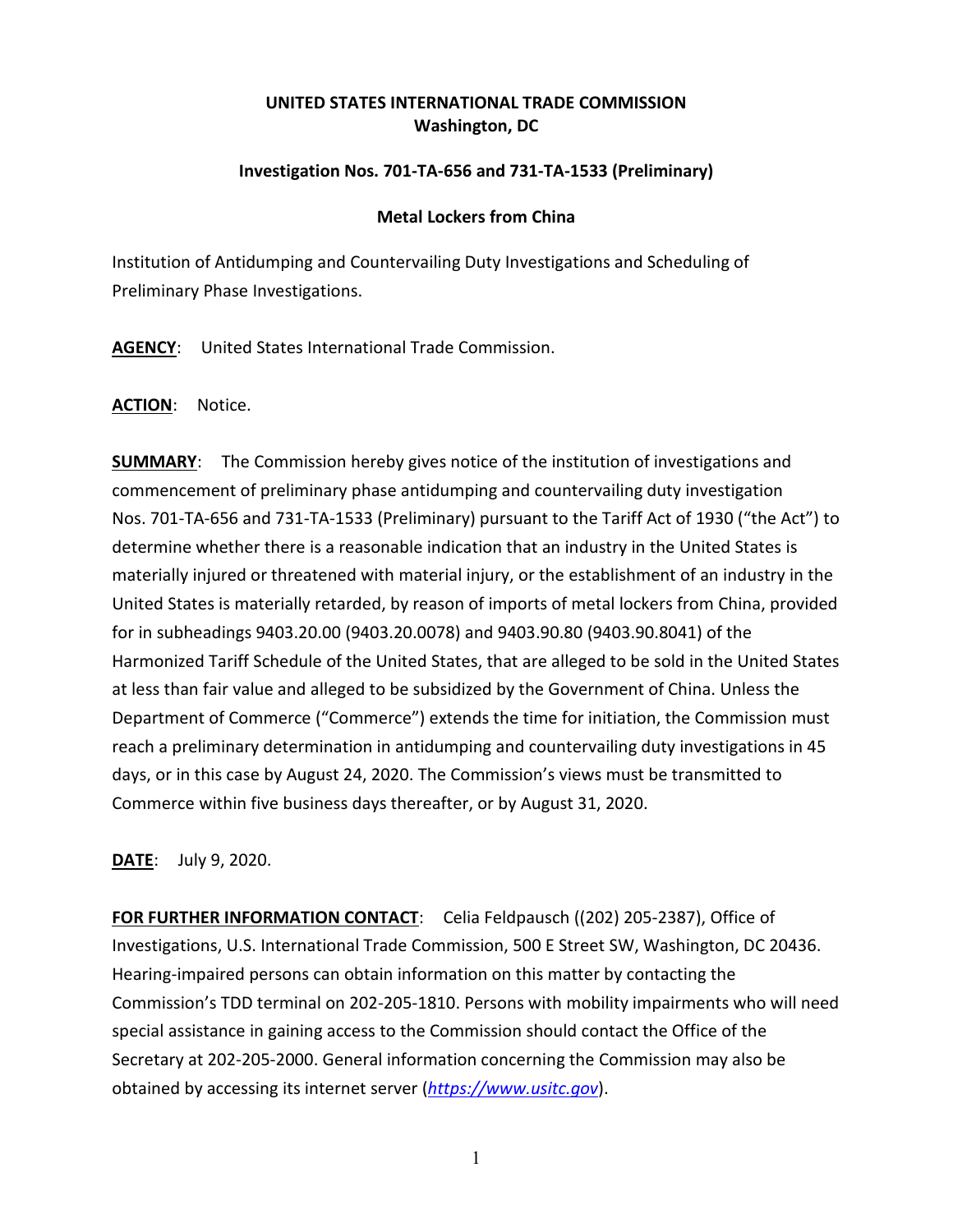The public record for these investigations may be viewed on the Commission's electronic docket (EDIS) at *[https://edis.usitc.gov](https://edis.usitc.gov/)*.

#### **SUPPLEMENTARY INFORMATION**:

**Background**.--These investigations are being instituted, pursuant to sections 703(a) and 733(a) of the Tariff Act of 1930 (19 U.S.C. 1671b(a) and 1673b(a)), in response to petitions filed on July 9, 2020, by List Industries, Inc., Deerfield Beach, Florida; Lyon LLC, Montgomery, Illinois; Penco Products, Inc., Greenville, North Carolina; and Tennsco Corp., Dickson, Tennessee.

For further information concerning the conduct of these investigations and rules of general application, consult the Commission's Rules of Practice and Procedure, part 201, subparts A and B (19 CFR part 201), and part 207, subparts A and B (19 CFR part 207).

**Participation in the investigations and public service list**.--Persons (other than petitioners) wishing to participate in the investigations as parties must file an entry of appearance with the Secretary to the Commission, as provided in §§ 201.11 and 207.10 of the Commission's rules, not later than seven days after publication of this notice in the *Federal Register*. Industrial users and (if the merchandise under investigation is sold at the retail level) representative consumer organizations have the right to appear as parties in Commission antidumping duty and countervailing duty investigations. The Secretary will prepare a public service list containing the names and addresses of all persons, or their representatives, who are parties to these investigations upon the expiration of the period for filing entries of appearance.

**Limited disclosure of business proprietary information (BPI) under an administrative protective order (APO) and BPI service list**.--Pursuant to § 207.7(a) of the Commission's rules, the Secretary will make BPI gathered in these investigations available to authorized applicants representing interested parties (as defined in 19 U.S.C. 1677(9)) who are parties to the investigations under the APO issued in the investigations, provided that the application is made not later than seven days after the publication of this notice in the *Federal Register*. A separate service list will be maintained by the Secretary for those parties authorized to receive BPI under the APO.

**Conference**.-- In light of the restrictions on access to the Commission building due to the COVID–19 pandemic, the Commission will not be conducting an in-person Title VII (antidumping and countervailing duty) preliminary staff conference at the Commission's headquarters. Information about the format of the conference on Thursday, July 30, 2020 will be provided separately. Requests to participate in the conference should be emailed to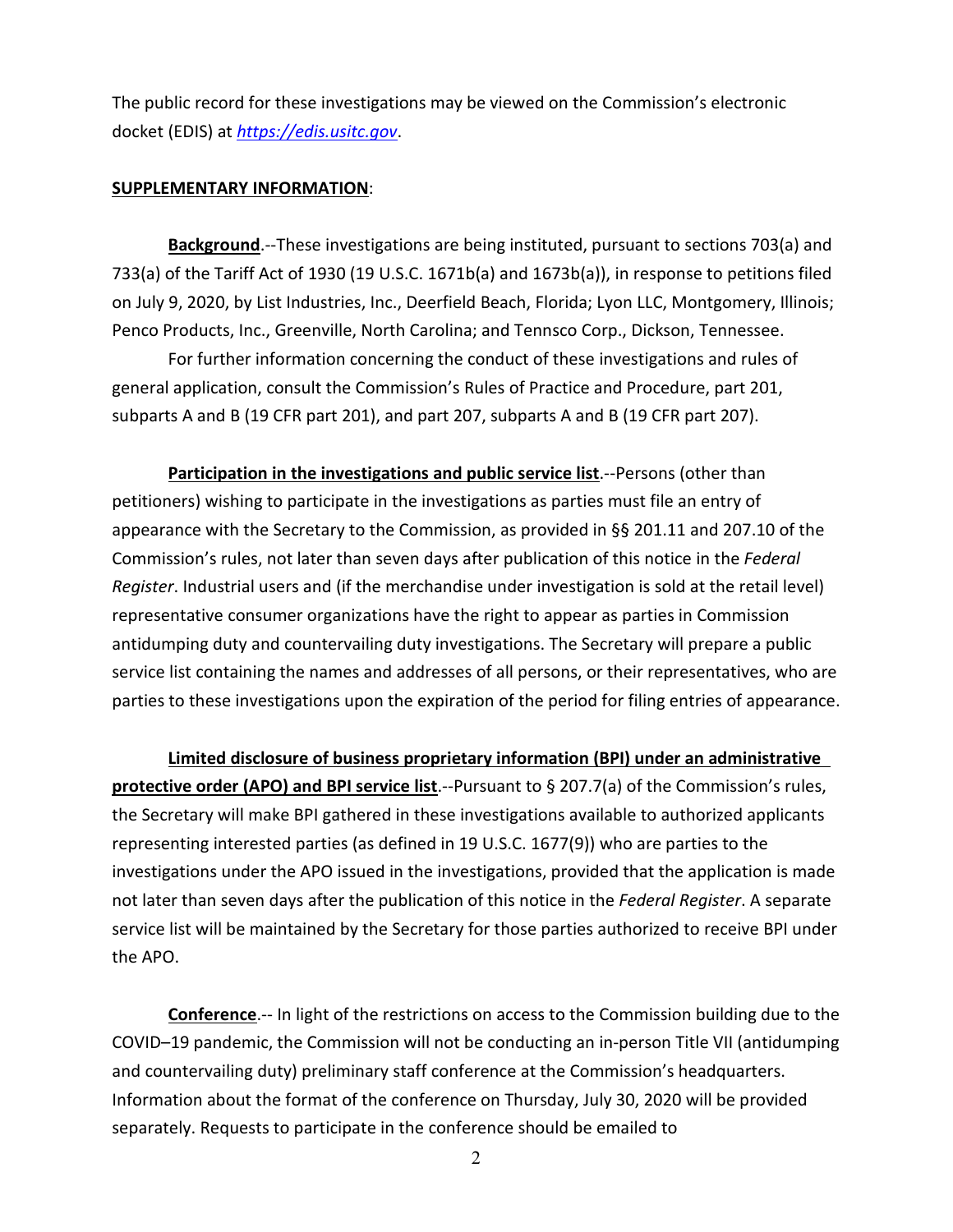[preliminaryconferences@usitc.gov](mailto:preliminaryconferences@usitc.gov) (DO NOT FILE ON EDIS) on or before July 28, 2020. Please provide an email address for each conference participant in the email. A nonparty who has testimony that may aid the Commission's deliberations may request permission to participate by submitting a short statement.

Please note the Secretary's Office will accept only electronic filings during this time. Filings must be made through the Commission's Electronic Document Information System (EDIS, [https://edis.usitc.gov\)](https://edis.usitc.gov/). No in-person paper-based filings or paper copies of any electronic filings will be accepted until further notice.

**Written submissions**.--As provided in §§ 201.8 and 207.15 of the Commission's rules, any person may submit to the Commission on or before August 4, 2020, a written brief containing information and arguments pertinent to the subject matter of the investigations. Parties may file written testimony in connection with their presentation at the conference. All written submissions must conform with the provisions of § 201.8 of the Commission's rules; any submissions that contain BPI must also conform with the requirements of §§ 201.6, 207.3, and 207.7 of the Commission's rules. The Commission's *Handbook on Filing Procedures*, available on the Commission's website at

[https://www.usitc.gov/documents/handbook\\_on\\_filing\\_procedures.pdf,](https://www.usitc.gov/documents/handbook_on_filing_procedures.pdf) elaborates upon the Commission's procedures with respect to filings.

In accordance with §§ 201.16(c) and 207.3 of the rules, each document filed by a party to the investigations must be served on all other parties to the investigations (as identified by either the public or BPI service list), and a certificate of service must be timely filed. The Secretary will not accept a document for filing without a certificate of service.

**Certification**.--Pursuant to § 207.3 of the Commission's rules, any person submitting information to the Commission in connection with these investigations must certify that the information is accurate and complete to the best of the submitter's knowledge. In making the certification, the submitter will acknowledge that any information that it submits to the Commission during these investigations may be disclosed to and used: (i) by the Commission, its employees and Offices, and contract personnel (a) for developing or maintaining the records of these or related investigations or reviews, or (b) in internal investigations, audits, reviews, and evaluations relating to the programs, personnel, and operations of the Commission including under 5 U.S.C. Appendix 3; or (ii) by U.S. government employees and contract personnel, solely for cybersecurity purposes. All contract personnel will sign appropriate nondisclosure agreements.

3